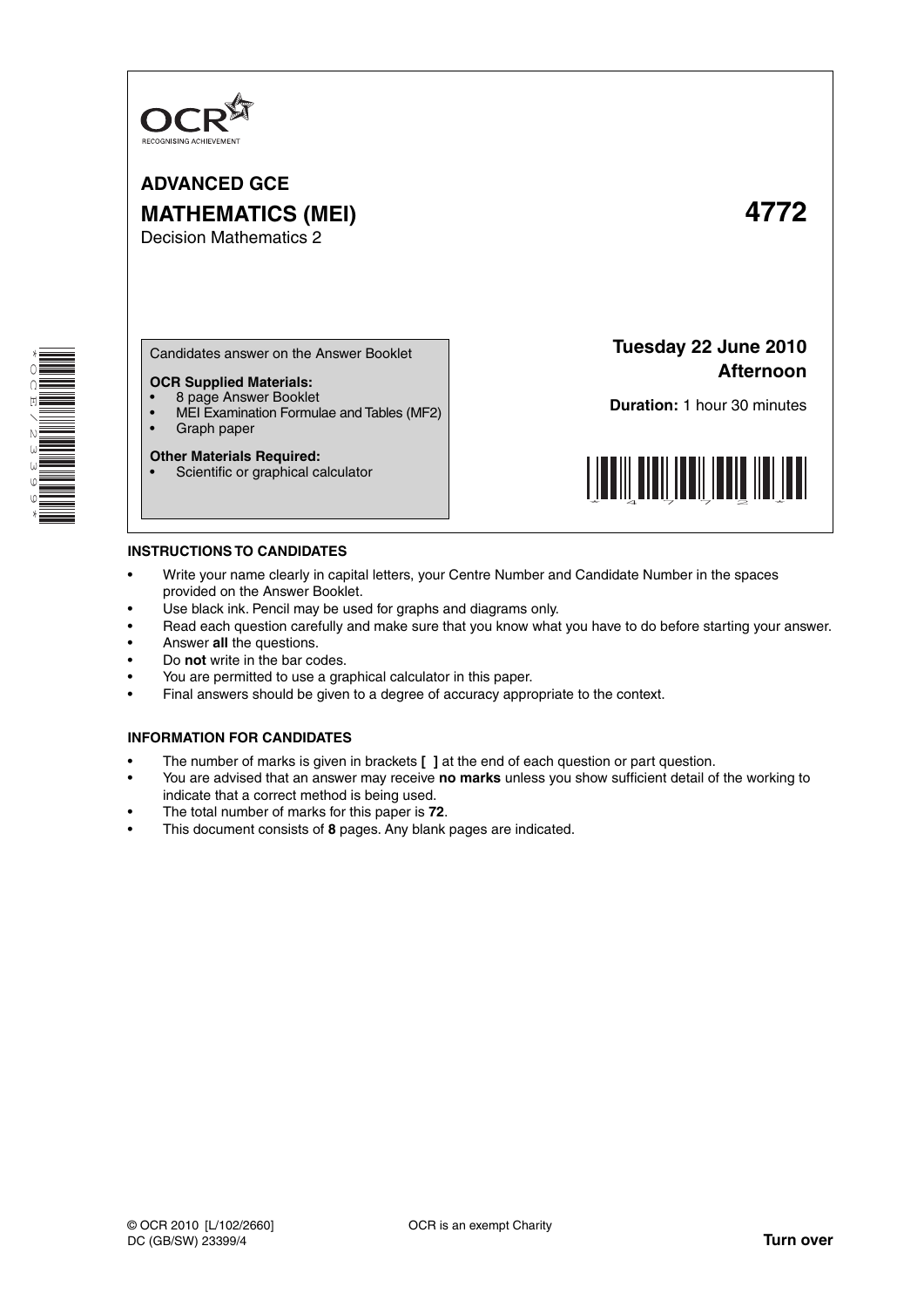# **BLANK PAGE**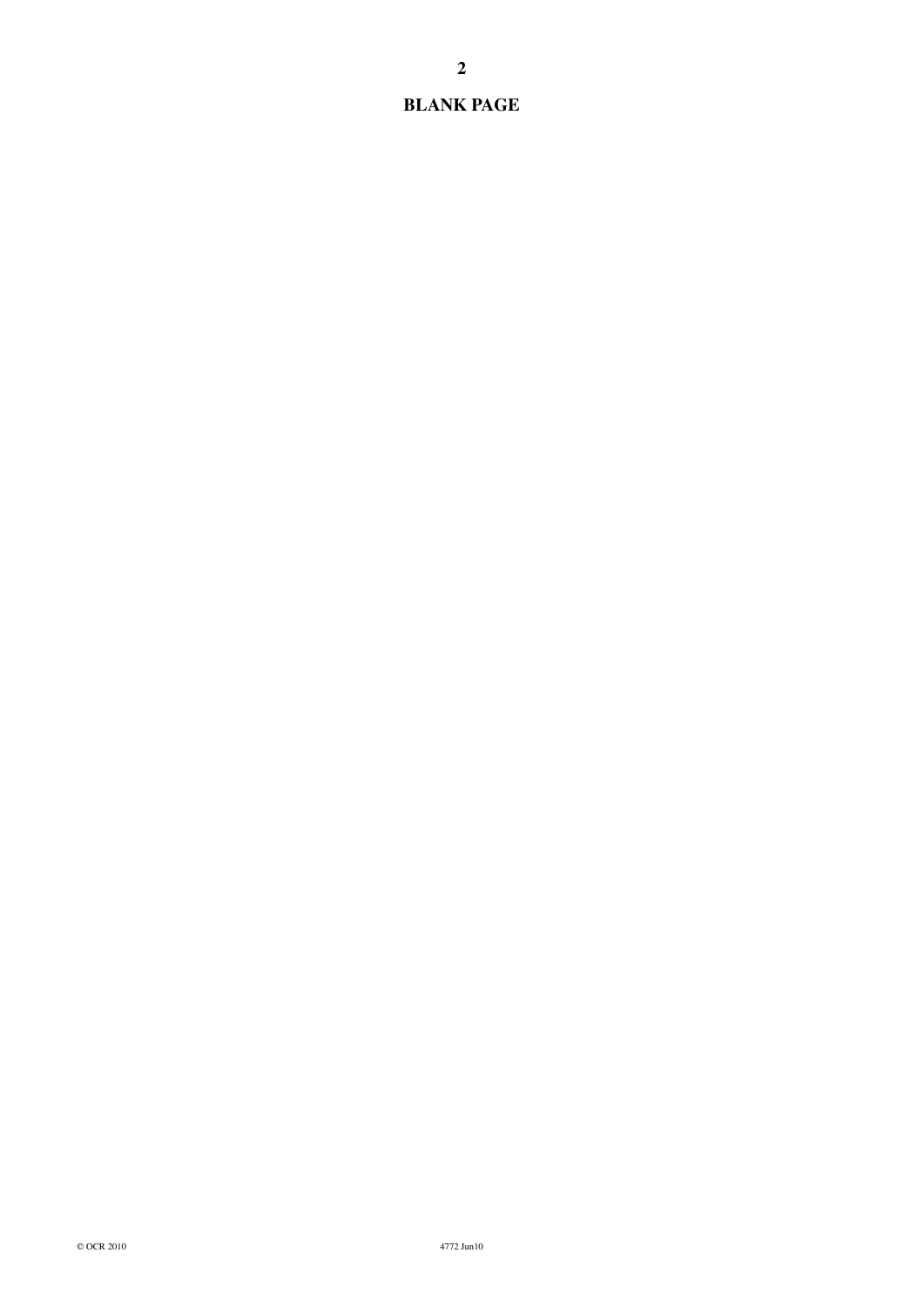**1 (a)** Mickey ate the last of the cheese. Minnie was put out at this. Mickey's defence was "There wasn't enough left not to eat it all".

Let "c" represent "there is enough cheese for two" and "e" represent "one person can eat all of the cheese".

 **(i)** Which of the following best captures Mickey's argument?

 $c \Rightarrow e$   $c \Rightarrow \neg e$   $\sim c \Rightarrow e$   $\sim c \Rightarrow \neg e$  **[1]** 

In the ensuing argument Minnie concedes that if there's a lot left then one should not eat it all, but argues that this is not an excuse for Mickey having eaten it all when there was not a lot left.

 **(ii)** Prove that Minnie is right by writing down a line of a truth table which shows that

 $(c \Rightarrow \neg e) \Leftrightarrow (\neg c \Rightarrow e)$ 

is false.

(You may produce the whole table if you wish, but you need to indicate a specific line of the table.) **[4]**

 **(b) (i)** Show that the following combinatorial circuit is modelling an implication statement. Say what that statement is, and prove that the circuit and the statement are equivalent.



 **(ii)** Express the following combinatorial circuit as an equivalent implication statement.



(iii) Explain why (~p  $\land$  ~q)  $\Rightarrow$  r, together with ~r and ~q, give p. **[4]**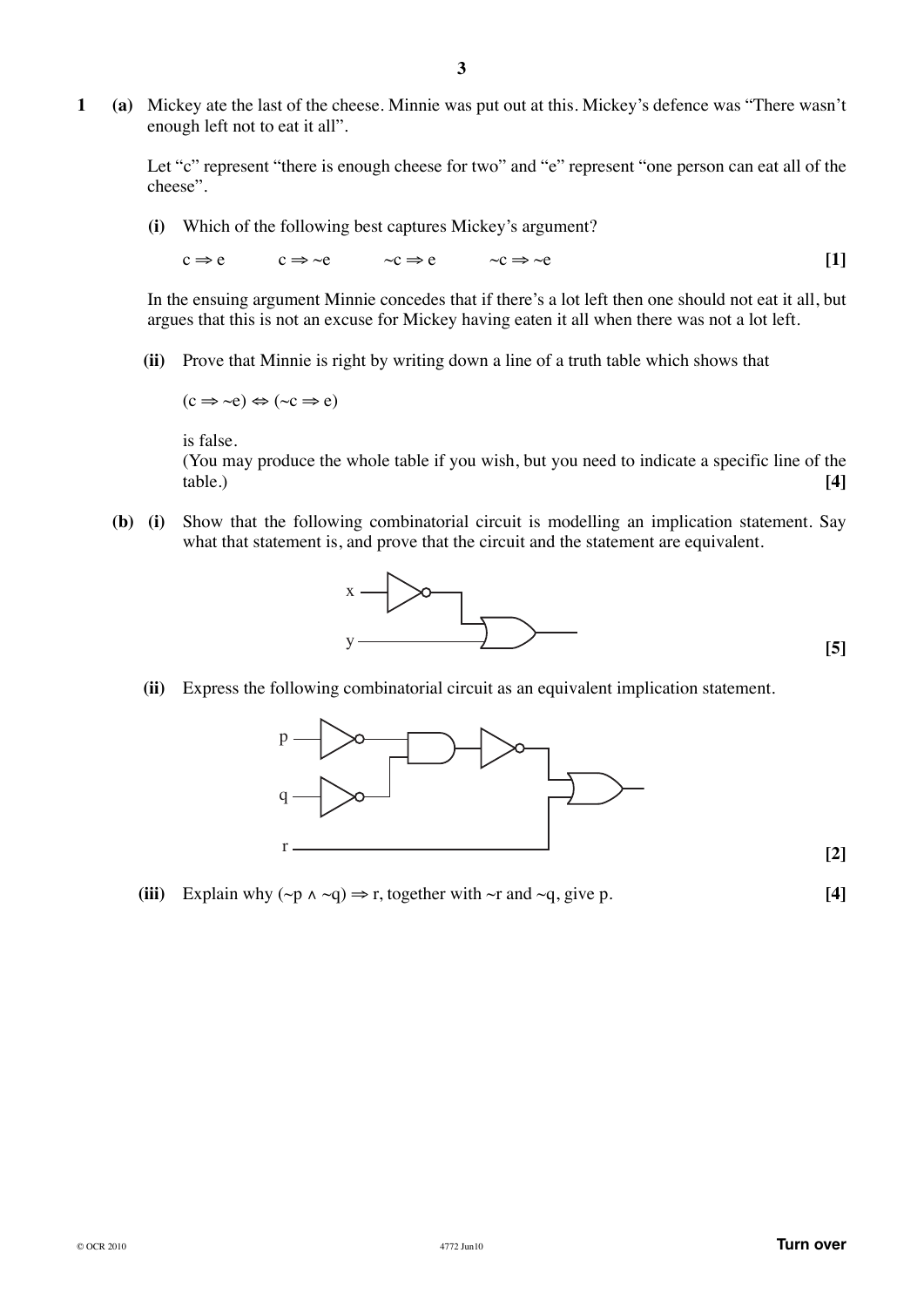The network is a representation of a show garden. The weights on the arcs give the **times** in minutes to walk between the six features represented by the vertices, where paths exist.



 **(i)** Why might it be that the time taken to walk from vertex **2** to vertex **3** via vertex **4** is less than the time taken by the direct route, i.e. the route from **2** to **3** which does not pass through any other vertices? **[1]**

The matrices shown below are the results of the first iteration of Floyd's algorithm when applied to the network.

|                         | 1             | $\boldsymbol{2}$ | 3             | $\overline{\mathbf{4}}$ | 5        | 6        |
|-------------------------|---------------|------------------|---------------|-------------------------|----------|----------|
| 1                       | ${}^{\infty}$ | 15               | ${}^{\infty}$ | ${}^{\infty}$           | 7        | 8        |
| $\overline{2}$          | 15            | 30               | 6             | $\overline{2}$          | 6        | 23       |
| $\mathbf{3}$            | ${}^{\infty}$ | 6                | ${}^{\infty}$ | 3                       | $\infty$ | $\infty$ |
| $\overline{\mathbf{4}}$ | ${}^{\infty}$ | $\overline{2}$   | 3             | ${}^{\infty}$           | 10       | 17       |
| $\overline{\mathbf{5}}$ | 7             | 6                | ${}^{\infty}$ | 10                      | 14       | 8        |
| 6                       | 8             | 23               | ${}^{\infty}$ | 17                      | 8        | 16       |

|                         | $\mathbf{1}$ | $\boldsymbol{2}$ | 3 | $\overline{\mathbf{4}}$ | 5            | 6            |
|-------------------------|--------------|------------------|---|-------------------------|--------------|--------------|
| $\mathbf{1}$            | $\mathbf{1}$ | $\overline{2}$   | 3 | $\overline{4}$          | 5            | 6            |
| $\boldsymbol{2}$        | $\mathbf{1}$ | $\mathbf{1}$     | 3 | $\overline{4}$          | 5            | $\mathbf{1}$ |
| 3                       | $\mathbf{1}$ | $\mathbf{2}$     | 3 | $\overline{4}$          | 5            | 6            |
| $\overline{\mathbf{4}}$ | $\mathbf{1}$ | $\overline{2}$   | 3 | $\overline{4}$          | 5            | 6            |
| 5                       | $\mathbf{1}$ | $\overline{2}$   | 3 | $\overline{4}$          | $\mathbf{1}$ | 6            |
| 6                       | $\mathbf{1}$ | $\mathbf{1}$     | 3 | $\overline{4}$          | 5            | $\mathbf{1}$ |

 **(ii)** Complete the second iteration of Floyd's algorithm. **[4]**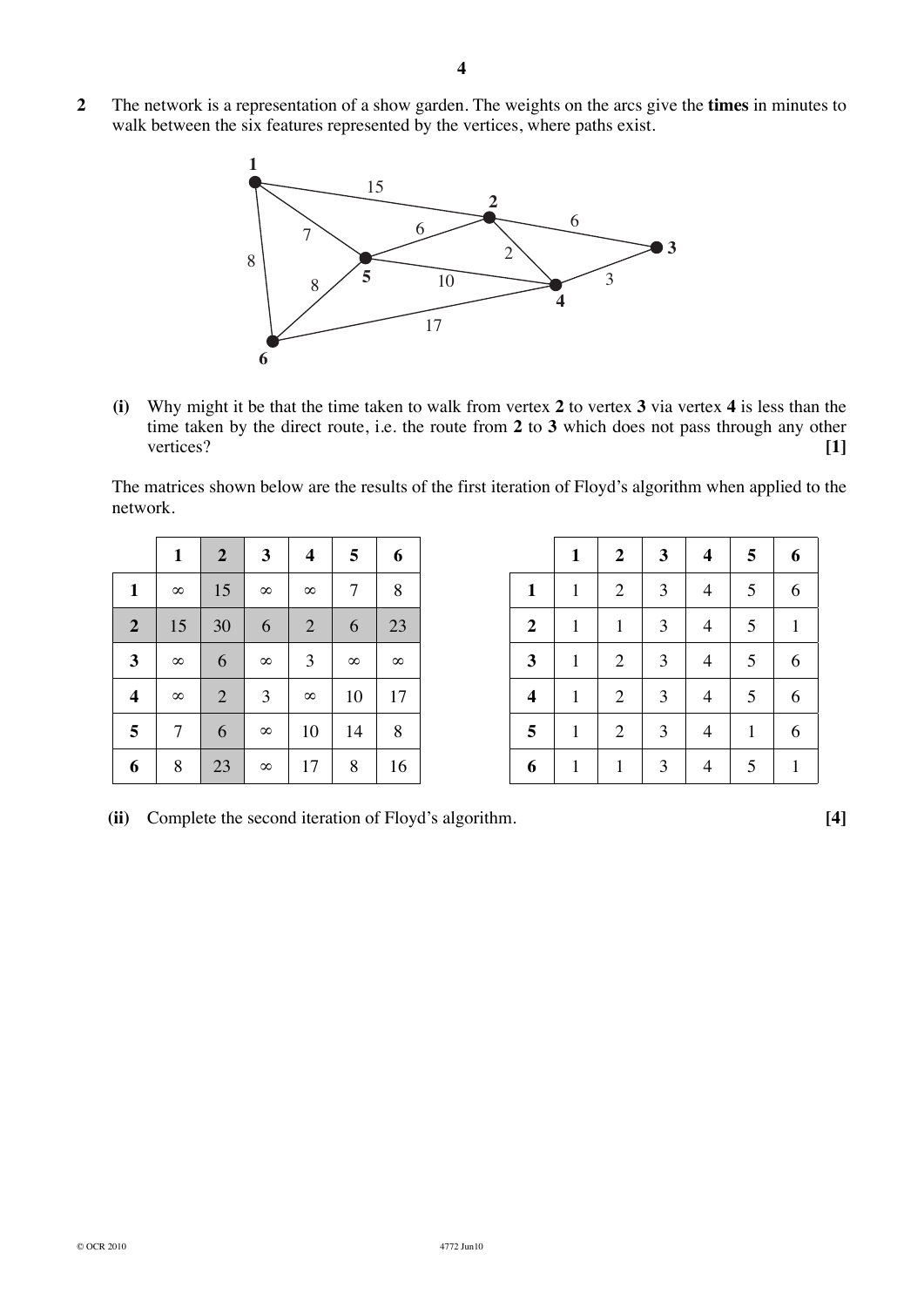|                         | $\mathbf{1}$ | $\boldsymbol{2}$ | 3  | $\overline{\mathbf{4}}$ | 5              | 6  |
|-------------------------|--------------|------------------|----|-------------------------|----------------|----|
| 1                       | 14           | 13               | 18 | 15                      | $\overline{7}$ | 8  |
| $\boldsymbol{2}$        | 13           | $\overline{4}$   | 5  | $\overline{2}$          | 6              | 14 |
| 3                       | 18           | 5                | 6  | 3                       | 11             | 19 |
| $\overline{\mathbf{4}}$ | 15           | $\overline{2}$   | 3  | $\overline{4}$          | 8              | 16 |
| 5                       | $\tau$       | 6                | 11 | 8                       | 12             | 8  |
| 6                       | 8            | 14               | 19 | 16                      | 8              | 16 |

|                         | $\mathbf{1}$   | $\boldsymbol{2}$ | $\mathbf{3}$   | $\overline{\mathbf{4}}$ | 5              | 6              |
|-------------------------|----------------|------------------|----------------|-------------------------|----------------|----------------|
| $\mathbf{1}$            | 5              | 5                | 5              | 5                       | 5              | 6              |
| $\boldsymbol{2}$        | 5              | $\overline{4}$   | $\overline{4}$ | $\overline{4}$          | 5              | $\sqrt{5}$     |
| 3                       | $\overline{4}$ | $\overline{4}$   | $\overline{4}$ | $\overline{4}$          | $\overline{4}$ | $\overline{4}$ |
| $\overline{\mathbf{4}}$ | $\overline{2}$ | $\overline{2}$   | 3              | $\overline{2}$          | $\overline{2}$ | $\overline{2}$ |
| 5                       | $\mathbf{1}$   | $\mathbf{2}$     | $\mathbf{2}$   | $\overline{2}$          | $\overline{2}$ | 6              |
| 6                       | $\mathbf{1}$   | 5                | 5              | 5                       | 5              | $\mathbf{1}$   |

The matrices below are the final matrices resulting from Floyd's algorithm.

 **(iii)** Explain what the algorithm has achieved.

Show how to find the shortest time and the quickest route from vertex **3** to vertex **6**.

**Give the shortest time and the quickest route from vertex 3 to vertex 6.** [5]

A visitor to the garden wishes to visit all six features, starting from the feature represented by vertex **1**.

- **(iv)** Use the final matrices to find an upper bound for the minimum time for which the visitor must walk, and give a route through the garden corresponding to this. **[2]**
- **(v)** By deleting vertex **1** and its arcs construct a lower bound for the time for which the visitor must walk. You may construct a minimum connector for the reduced network without using an algorithm. **[3]**
- **(vi)** Given that the sum of the times taken to walk the paths is 82 minutes, find the minimum time that could be taken by a member of staff to start at vertex **1**, walk along every path, and return to vertex **1**. **[1]**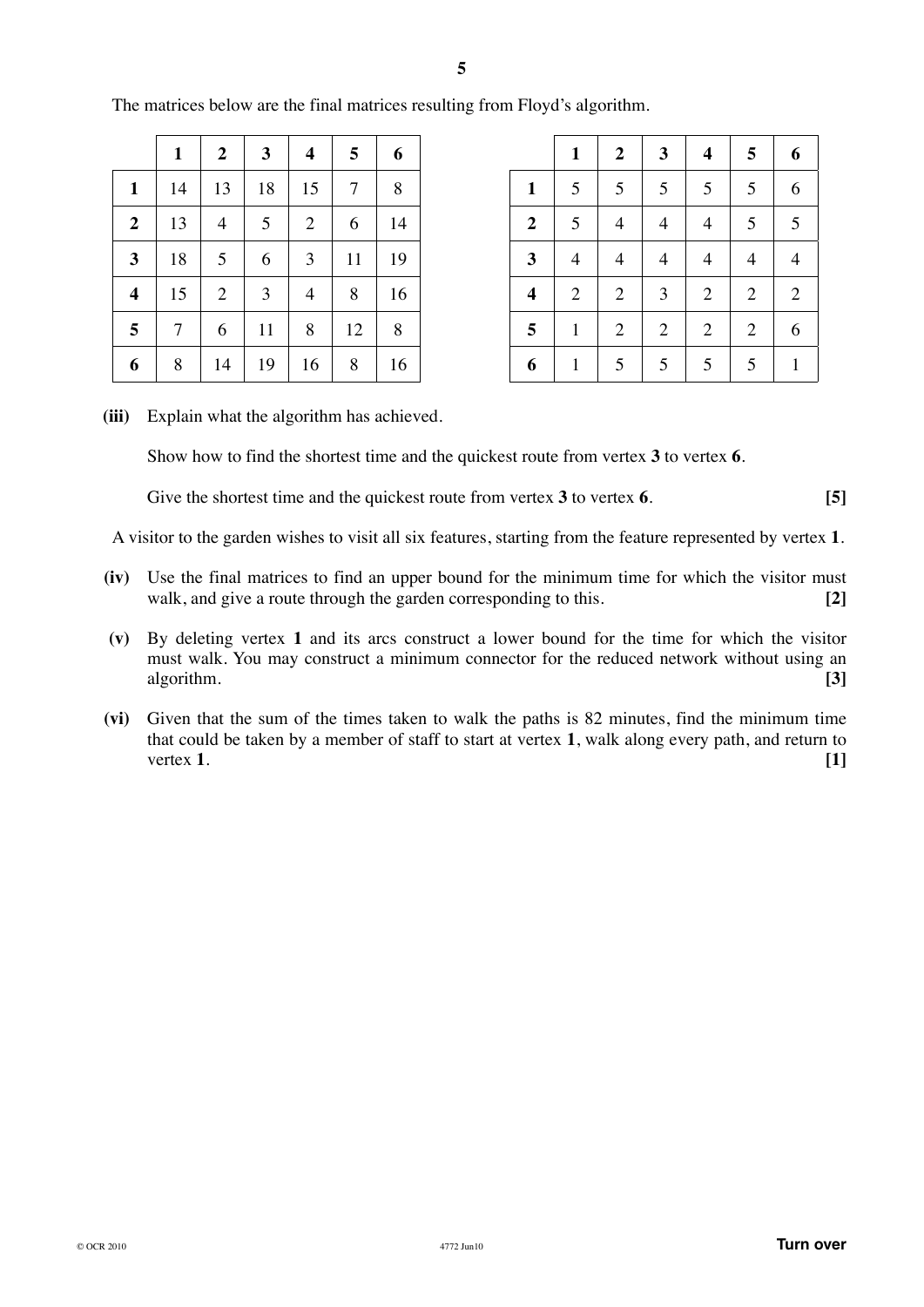**3** It is Ken's 59th birthday, and he is considering whether or not to retire early. He can retire and take his pension now, when he reaches 60, or when he reaches 65.

Ken's pension is computed by taking the number of years for which he has worked, multiplying by his final salary, and dividing by 80. He has currently worked for 35 years. He is at the top of his grade and is earning £50 000 per annum. (Ignore any changes which might occur due to inflation or pay rises.)

Ken estimates that, at age 59, he has a 0.6 probability of getting a part-time (50%) contract on his current grade; at age 60 the probability will be 0.5; at age 65 the probability will be 0.25. (His part-time earnings will not affect his pension.)

Ken intends to retire completely when he reaches 70.

 **(i)** Draw up a decision tree showing Ken's options. **[4]**

 **(ii)** Find the EMV of Ken's gross income (before tax and other stoppages) from age 59 to age 70 in each scenario, and indicate the course of action which will maximise his EMV. **[9]**

Ken values his time and decides to apply a utility function to his gross incomes to reflect this. In each 11-year scenario he computes his utility as (gross income  $\times 3^{-p}$ ) where p is the proportion of working time for which he is working. Thus, in the scenario in which he retires at 65 and succeeds in securing a

part-time contract thereafter,  $p = \frac{6+2.5}{11} = \frac{17}{22}$ .

 **(iii)** Find Ken's expected utilities and indicate the course of action which will maximise his expected utility. **[7]**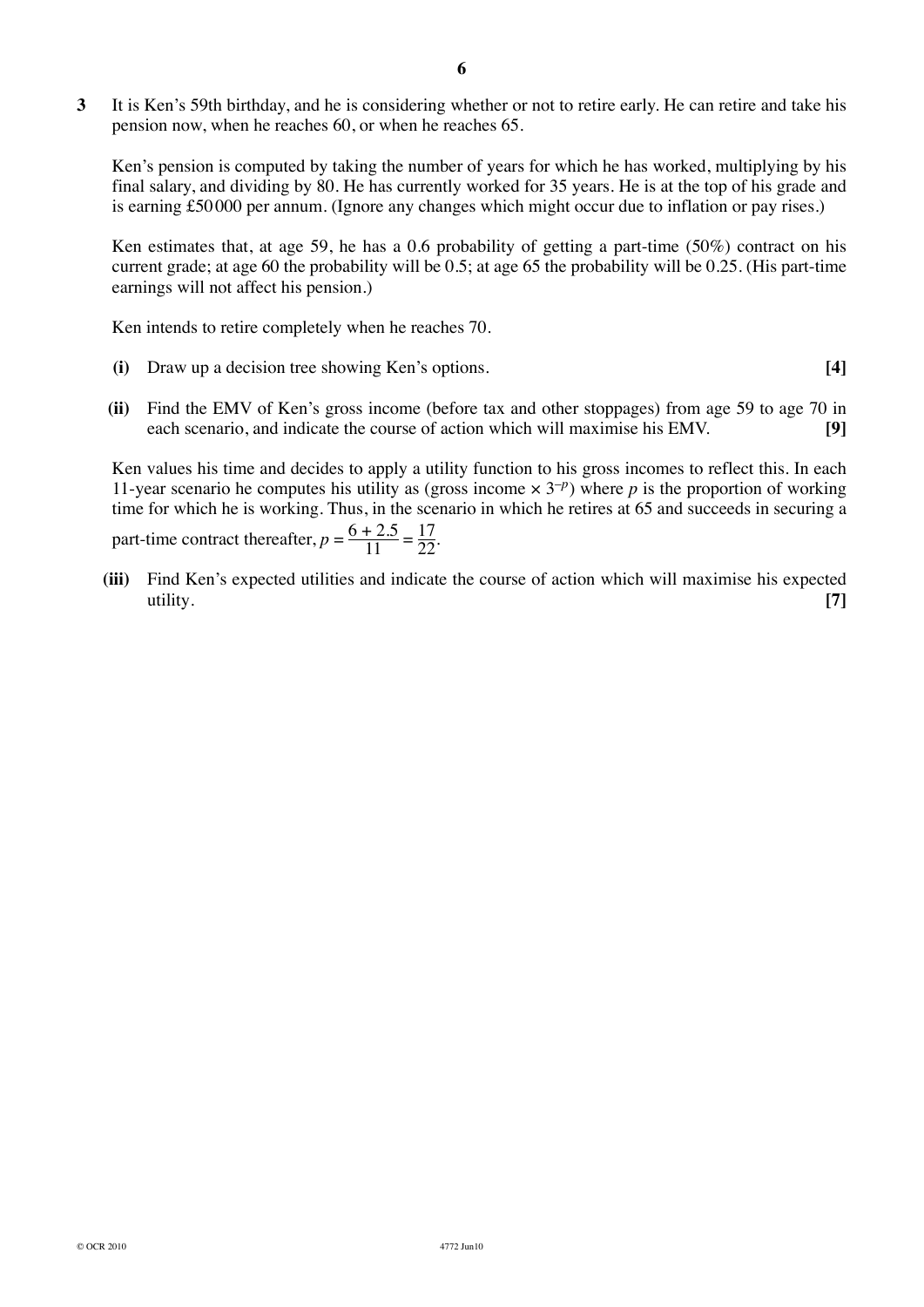**4** A craft workshop produces three products, xylophones, yodellers and zithers. The times taken to make them and the total time available per week are shown in the table. Also shown are the costs and the total weekly capital available.

|              | xylophones | yodellers | zithers | resource availability |
|--------------|------------|-----------|---------|-----------------------|
| time (hours) |            |           |         |                       |
| cost (£00s)  |            |           |         |                       |

Profits are £180 per xylophone, £90 per yodeller and £110 per zither.

- **(i)** Formulate a linear programming problem to find the weekly production plan which maximises profit within the resource constraints. **[3]**
- **(ii)** Use the simplex algorithm to solve the problem, pivoting first on the column of your tableau containing the variable which represents the number of xylophones produced. Explain how your final tableau shows that the workshop should produce 5 xylophones and 4 yodellers. **[8]**

If, when applying the simplex algorithm, the first pivot is on the column containing the variable which represents the number of zithers produced, then the final solution produced is for the workshop to produce 1.5 xylophones and 9 zithers per week.

| (iii) How can this production plan be implemented? |  |  |  |
|----------------------------------------------------|--|--|--|
|                                                    |  |  |  |

 **(iv)** Explain how the simplex algorithm can lead to different solutions. **[2]**

To satisfy demand an extra constraint has to be added to the problem – that the number of xylophones plus the number of yodellers produced per week must total exactly 7.

- **(v)** Show how to adapt this problem for solution either by the two-stage simplex method or the big-M method. In either case you should show the initial tableau and describe what has to be done next. You are not required to apply your method. **[4]**
- (vi) The simplex solution to the revised problem is for the workshop to produce  $4\frac{1}{15}$  xylophones,  $2\frac{14}{15}$  yodellers and  $2\frac{2}{5}$  zithers. Ignoring the practicalities explain how this solution relates to the two solutions referred to in part **(iv)**. **[2]**